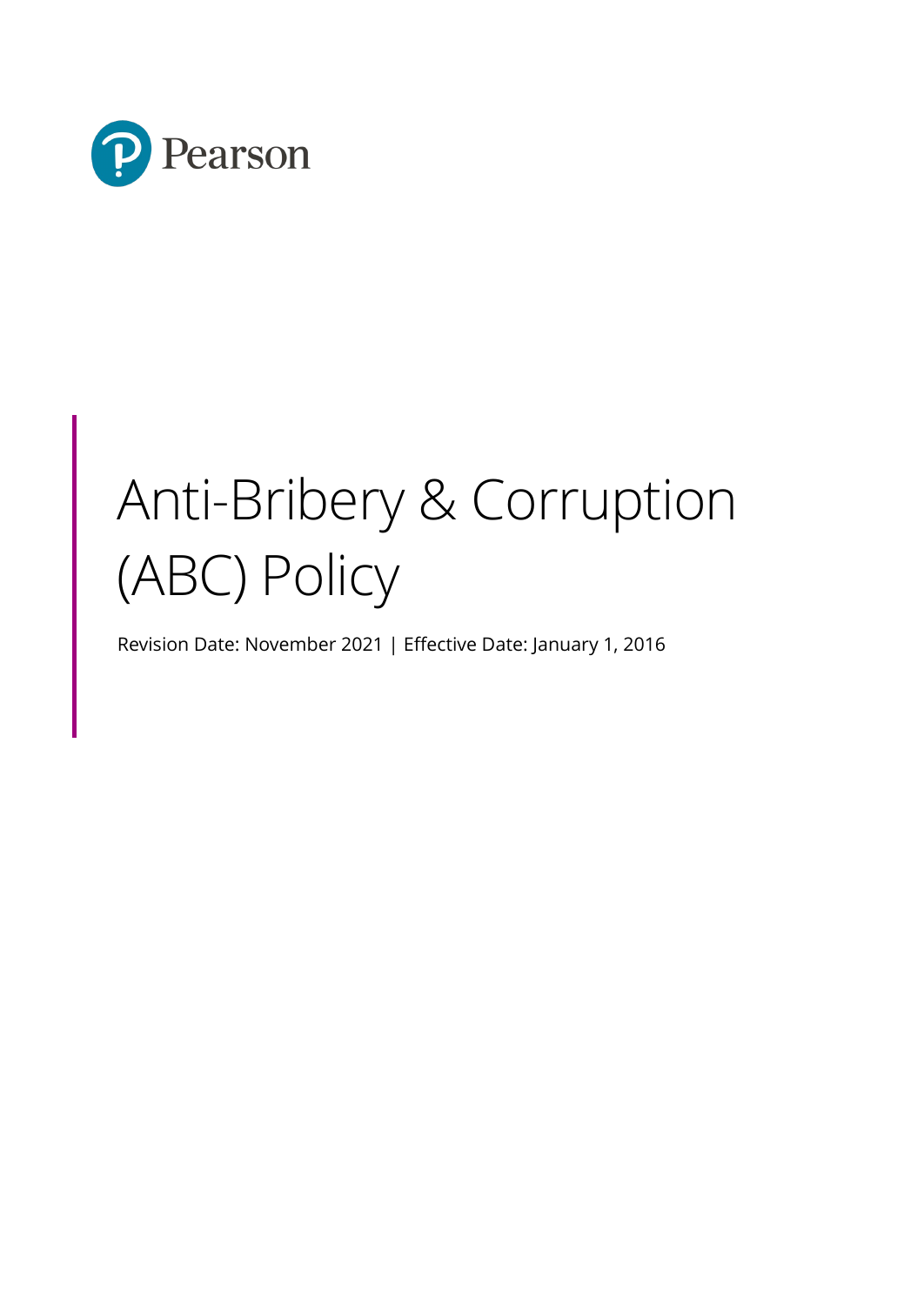# Table of Contents

| А.     |     |
|--------|-----|
| В.     |     |
| C.     |     |
| D.     |     |
| E.     |     |
| F.     |     |
| G.     |     |
|        |     |
|        |     |
| Audit. | .10 |
|        |     |
|        |     |
|        |     |
|        |     |
|        |     |
|        |     |
|        |     |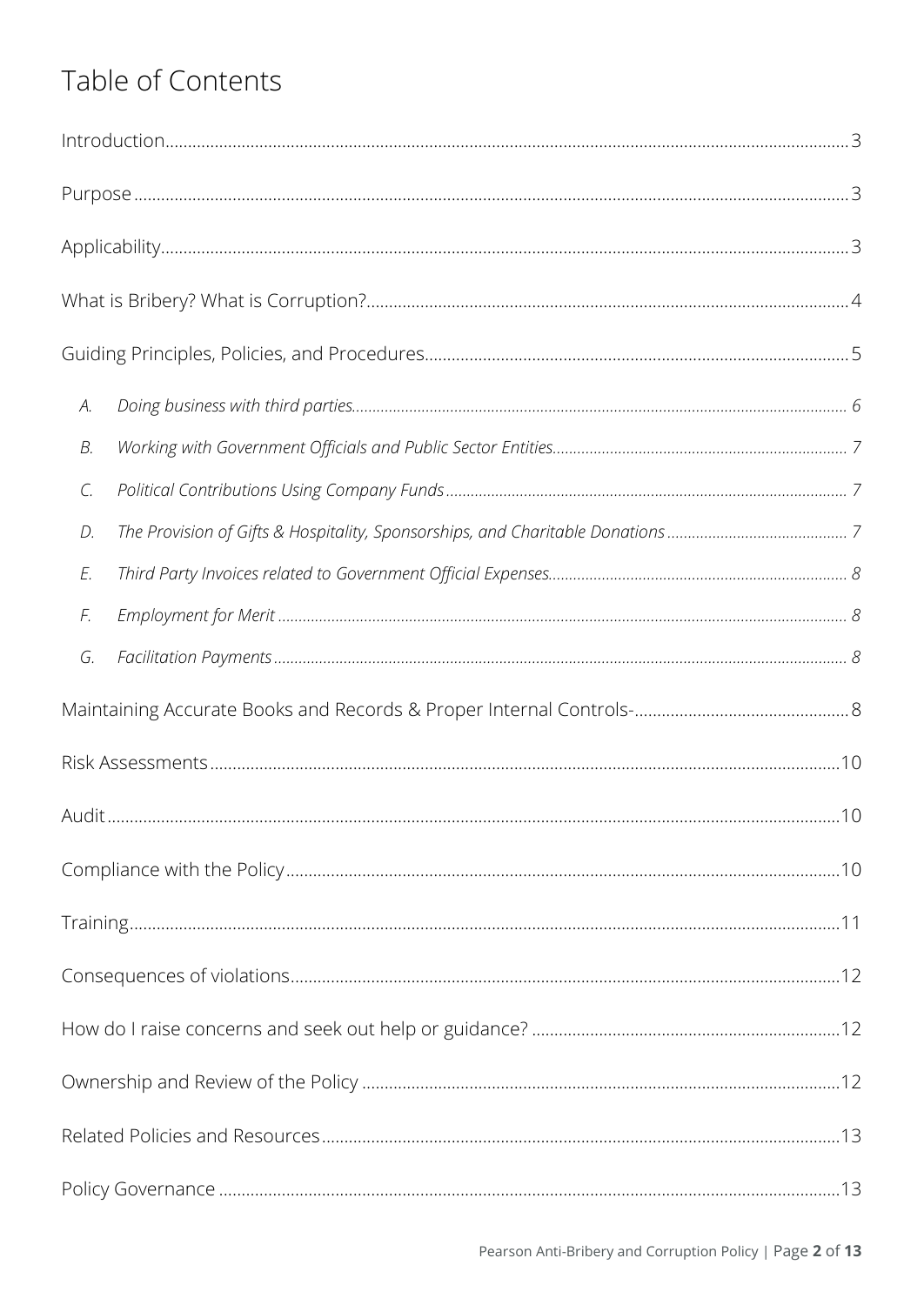# <span id="page-2-0"></span>Introduction

Pearson is built upon a strong foundation of integrity. We are committed to conducting business in accordance with the highest legal, professional, and ethical standards with whomever we may deal with, and wherever we operate.

Bribery is a criminal offence and Pearson does not tolerate bribery or corruption in any form. This zero-tolerance policy extends to all Pearson business relationships and applies in all jurisdictions in which we operate. Failing to recognize and avoid bribery and corruption risks can have a devastating impact on Pearson's reputation, business, and can create criminal and/or civil liability for Pearson and the individuals involved.

This policy (*hereinafter "ABC Policy"*) is intended to ensure compliance with global anti-bribery and anti-corruption laws including, but not limited to, the US Foreign Corrupt Practices Act (hereinafter "FCPA"), the UK Bribery Act 2010 (hereinafter "UKBA"), and similar laws that prohibit the offer, authorization, or provision of a thing of value for the purpose of influencing an official act or decision, or for the purpose of obtaining and retaining business (*hereinafter "ABC Laws"*).

> *Compliance with this Policy is the responsibility of every Pearson employee and Business Partner.*

### <span id="page-2-1"></span>Purpose

The purpose of this policy is to:

- Establish expectations and responsibilities for all Pearson employees in the observance of and compliance with ABC Laws.
- Provide guidance to Pearson employees on how to recognize, avoid, and report suspected acts of bribery and corruption; and
- Prescribe principles and controls intended to prevent, detect, and remediate bribery and corruption risks.

# <span id="page-2-2"></span>Applicability

Pearson's ABC Policy applies to any Pearson company, subsidiary, affiliate, division, and other controlled business entity and operation, as well as the directors, officers, executives, senior leaders, and employees and temporary workers thereof (collectively, "Pearson"). Moreover, the principles set forth in Pearson's ABC Policy extend to its Business Partners through the application and acceptance of Pearson's Business Partner Code of Conduct, which is located [HERE.](https://neo.pearson.com/docs/DOC-587836)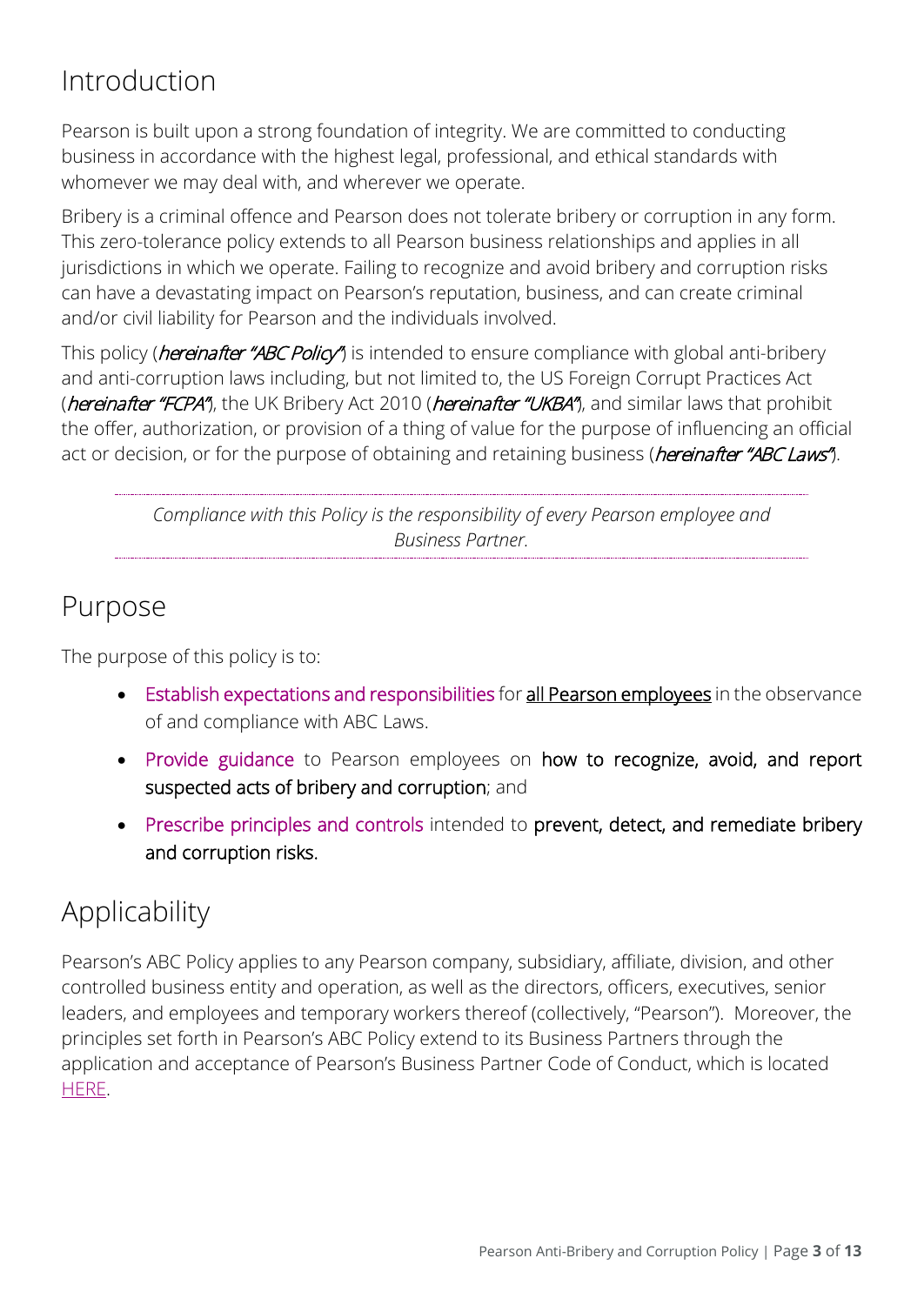# <span id="page-3-0"></span>What is Bribery? What is Corruption?

Bribery refers to the act of offering, promising, giving, receiving, or soliciting anything of value to any person or entity, directly or indirectly, with the intention of corruptly or improperly obtaining or retaining a business advantage.

Corruption refers to any form of abuse of entrusted power for private gain. Corruption *includes, but is not limited to*, bribery.

Bribery may be active (offering or promising to give anything of value) or passive (requesting, agreeing to receive or accepting anything of value) in nature if it is committed with the intention to induce the recipient to act improperly in the performance of his/her duties.

*A person does not have to accept the offer for Bribery to occur.*

#### **"Any person"**

Bribery can occur anywhere and can involve anyone. Bribery can involve:

- foreign and domestic Government Officials; OR
- employees and agents of public and private sector institutions.

Pearson may also be responsible for the indirect actions of its Business Partners and other third parties in the performance and discharge of services on behalf of Pearson.

#### **"Anything of value"**

A bribe may take *many forms*; it does not have to be cash.

"Anything of value" broadly includes and is not limited to:

- cash and cash equivalents such as gift cards
- gifts
- meals and refreshments
- entertainment
- lodging
- trips and travel related expenses
- training and education services
- employment offers or referrals
- internships
- product discounts
- loans
- charitable donations
- sponsorships
- rewards as part of a contest, sweepstakes, games of chance or in exchange for product opinions or views
- use of materials or facilities
- the forgiveness (or cancellation) of debts, and
- any other transfer of value, even if nominal.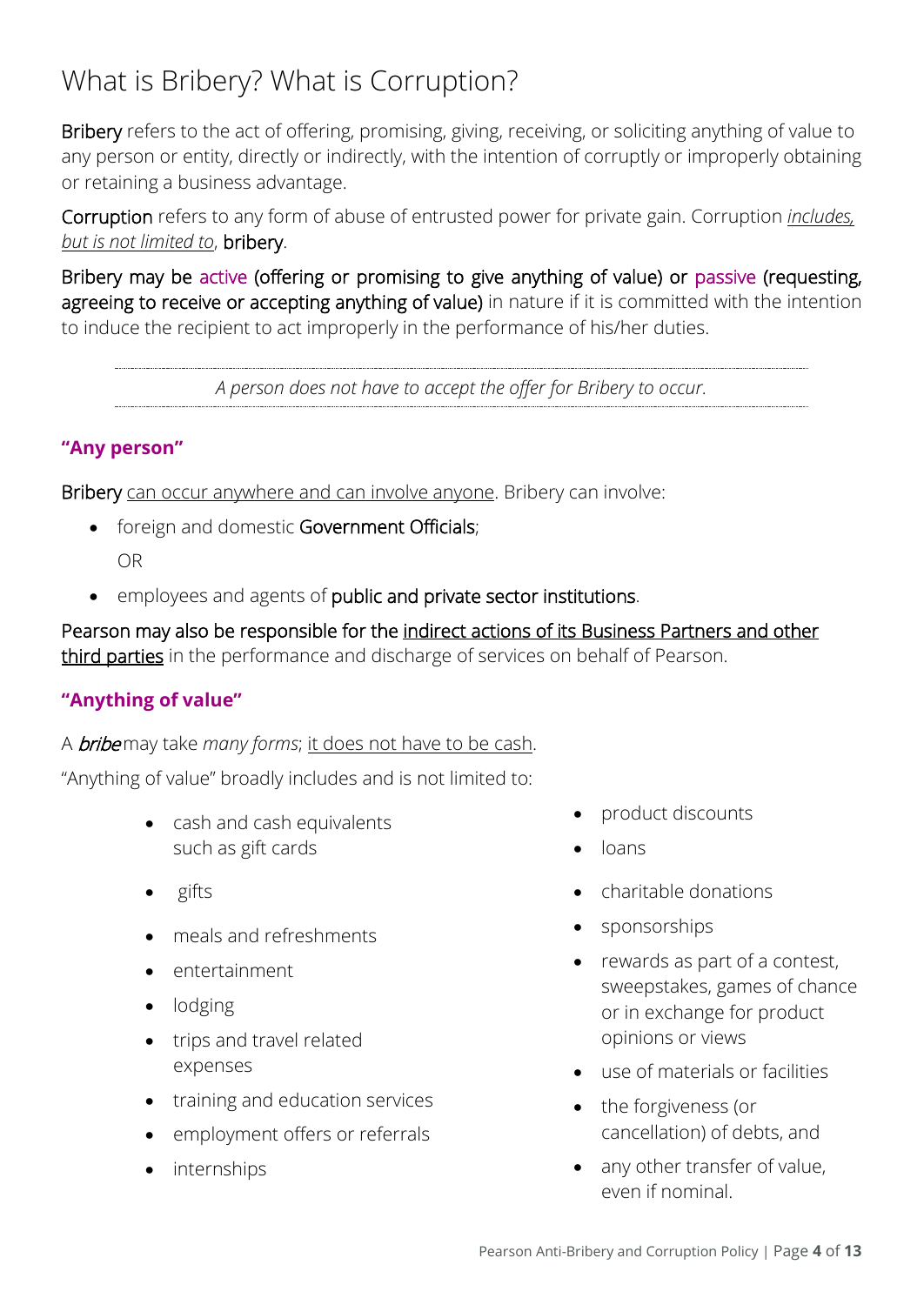

# Key Takeaways

It is an offence to:

- **Offer a bribe** even if it is not accepted
- **Help** any person to **offer a bribe**
- Get another person to offer a bribe
- Encourage/urge another person to offer a bribe
- Conspire/secretly plan with another person to offer a bribe

# <span id="page-4-0"></span>Guiding Principles, Policies, and Procedures

- Pearson employees are strictly prohibited from offering, promising, giving or authorizing bribes, directly or indirectly, to anyone, for the purpose of improperly influencing a business decision. Pearson also prohibits its employees from soliciting, requesting, or accepting a bribe from anyone under any circumstances.
- Pearson employees are prohibited from encouraging Pearson's Business Partners or other third parties to engage in activity that is otherwise prohibited by this ABC Policy, the Business Partner Code of Conduct, or ABC laws in general.
- Pearson employees are expected to promptly report any suspected or known violation of this ABC Policy, the Business Partner Code of Conduct, or ABC Laws, to their legal representative, Local Compliance Officer, supervisor, human resources manager, the Global Compliance Office, or [Pearsonethics.com.](http://www.pearsonethics.com/)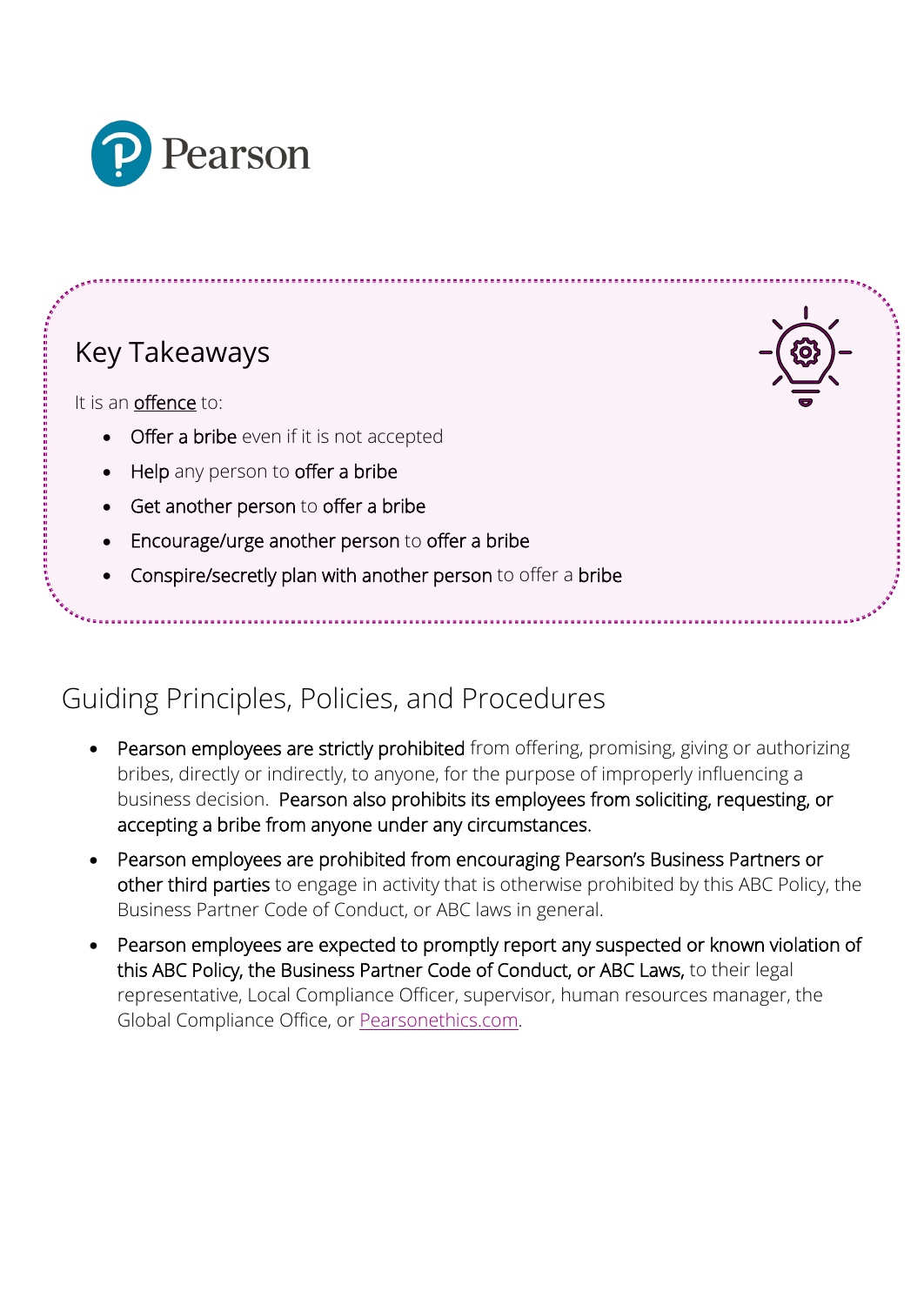# Bribery & Corruption: High Risk Business Transactions

Bribery and corruption come in many forms. If any of the following is provided with a corrupt or wrongful intent, it is Bribery.

Employees are expected to be aware of bribery and corruption risks in regular business transactions, including:



#### <span id="page-5-0"></span>**A. Doing business with third parties**

Pearson expects that all Business Partners execute and maintain the high standards of ethical conduct and compliance with all applicable ABC laws whenever engaged in any Pearson business. Consequently, Pearson may only engage with Business Partners who are able to and willing to comply with this ABC Policy, the Business Partner Code of Conduct, and ABC Laws. Pearson shall select, screen, retain, monitor, and manage its Business Partners in strict accordance with the foregoing policies, as well as the procedures set forth in [Pearson's Third-](https://neo.pearson.com/docs/DOC-722679)[Party ABC Policy, including Due Diligence.](https://neo.pearson.com/docs/DOC-722679) Our business partners include suppliers, distributors,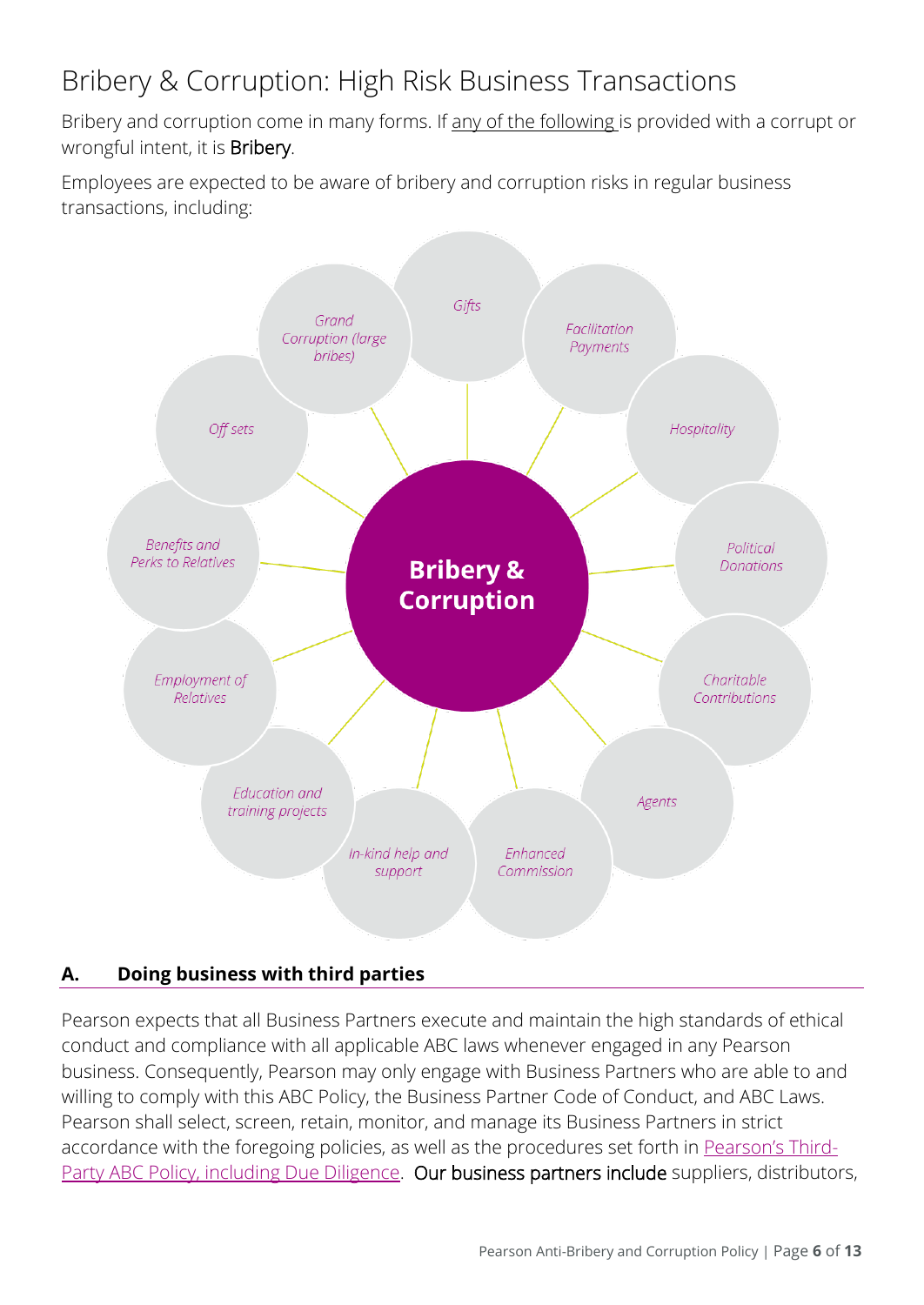agents, advisers, consultants, technology providers, and government and public bodies to name a few.

Per the Third-Party ABC Policy, including Due Diligence, Pearson shall conduct due diligence of all acquisition targets and third parties considered in-scope for ABC due diligence for potential bribery and corruption risks.

#### <span id="page-6-0"></span>**B. Working with Government Officials and Public Sector Entities**

Pearson's ABC Policy applies to all public and private sector business transactions. Transactions involving Government Officials require special attention and caution because of the specific requirements imposed by ABC Laws. Accordingly, to ensure compliance with ABC Laws and other relevant regulations, Pearson employees are expected to consult with their Local Compliance Officers or the Global Compliance Office to learn and comply with all rules that apply to government contracting and interactions with Government Officials. You can find a list of Local Compliance Officers and contacts within the Global Compliance Office [here,](https://neo.pearson.com/docs/DOC-597565) as well as by searching for it on the [Global Compliance](https://neo.pearson.com/groups/global-compliance-group) and [Anti-bribery and Corruption \(ABC\)](https://neo.pearson.com/groups/anti-bribery-and-corruption-abc) Neo Pages.

*Any activity involving an attempt to influence government action on Pearson's behalf shall be coordinated by Pearson's Government Relations Department. The selection, screening, and monitoring of any lobbyist engaged by Pearson shall be in strict accordance with Pearson's Third-Party ABC Policy, including Due Diligence.* 

#### <span id="page-6-1"></span>**C. Political Contributions Using Company Funds**

Pearson categorically prohibits the use of company funds for the purpose of making or facilitating any Political Contribution.

#### <span id="page-6-2"></span>**D. The Provision of Gifts & Hospitality, Sponsorships, and Charitable Donations**

Pearson may offer and provide Gifts & Hospitality, Sponsorships, and Charitable Donations to third parties, when legitimate and offered and provided solely for the purpose authorized by, and approved in conformity with, the foregoing referenced policies. Such expenditures shall be accurately recorded in Pearson's books and records. For more information on the policy, procedures and accurate recording of third-party expenditures related to gifts, hospitality, sponsorships and donations, please see the following policies and the "*Maintaining Accurate Books & Records and Proper Internal Controls*" section of this ABC Policy.

- [Pearson's Gifts and Hospitality Policy](https://neo.pearson.com/docs/DOC-597563)
- [Pearson's Sponsorship Policy](https://neo.pearson.com/docs/DOC-599246)
- **[Pearson's Charitable Donations Policy](https://neo.pearson.com/docs/DOC-602123)**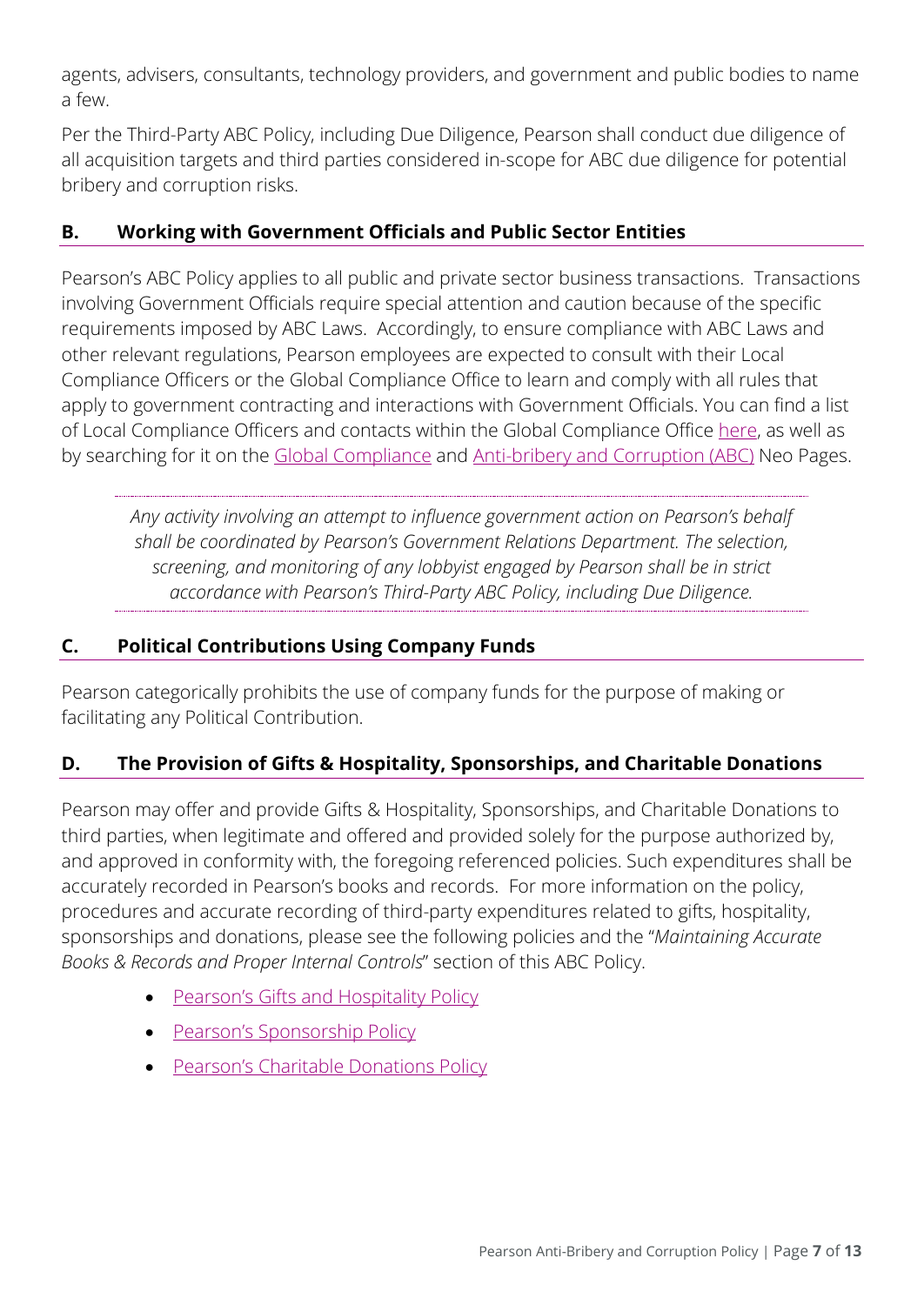#### <span id="page-7-0"></span>**E. Third Party Invoices related to Government Official Expenses**

Invoices for professional services and out of pocket expenses raised by third parties for interacting, directly or indirectly, with government or public officials on Pearson's behalf should also receive pre-approval from your Local Compliance Officer or the Global Compliance Office.

#### <span id="page-7-1"></span>**F. Employment for Merit**

All employees must be hired solely on the basis of merit, ability, and company need. Hiring shall be in compliance with [Pearson's Conflict of Interest Policy](https://neo.pearson.com/docs/DOC-722674) in addition to any pertinent HR hiring requirements.

#### <span id="page-7-2"></span>**G. Facilitation Payments**

A facilitation payment is anything of value authorized, offered, promised, or provided to an individual for the purpose of expediting a service or circumventing a business process. Typically, facilitation payments can be in the form of "tips" or "gratuities" but they can also be disguised as additional administrative fees, service fees, licensing fees, fees for weight in the transport of goods, additional permit fees for occupancy and so forth. Facilitation Payments can be common in many countries and are often customarily allowed in those countries.

Pearson employees and third parties working on our behalf are prohibited from making, arranging, or authorizing any form of facilitation payment including to expedite services or to circumvent a business process if the payment is being made to an *individual* OR to someone or something other than the governmental entity charging the fee.

Pearson recognizes, however, that in exigent circumstances when employee health and safety are at risk, a facilitation payment may be unavoidable to protect against loss of life, limb or liberty. If a facilitation payment is made under such circumstances, that matter must be promptly reported to the Global Compliance Office or a Local Compliance Officer without delay. *Any payments under this provision must be documented and accurately recorded in Pearson's books and records.*

# <span id="page-7-3"></span>Maintaining Accurate Books and Records & Proper Internal Controls

Complete, accurate, and timely internal controls and accurate books and records are vital to Pearson's overall performance. In addition, it is a violation of the FCPA to fail to (i) keep accurate books and records or (ii) maintain effective internal accounting controls. Violations of these accounting provisions are significant and may form the basis of an action against a company under the FCPA, separate and apart from the anti-bribery provisions. It can also lead to fines and misstatements of our financials which are reported in our annual report.

As a result, it is imperative that Pearson makes and keeps **accurate** books and records and has a proper system of internal controls in place. The following best practices and recommendations must be followed by each business department and division of Pearson to maintain compliance with the accounting provisions of the FCPA.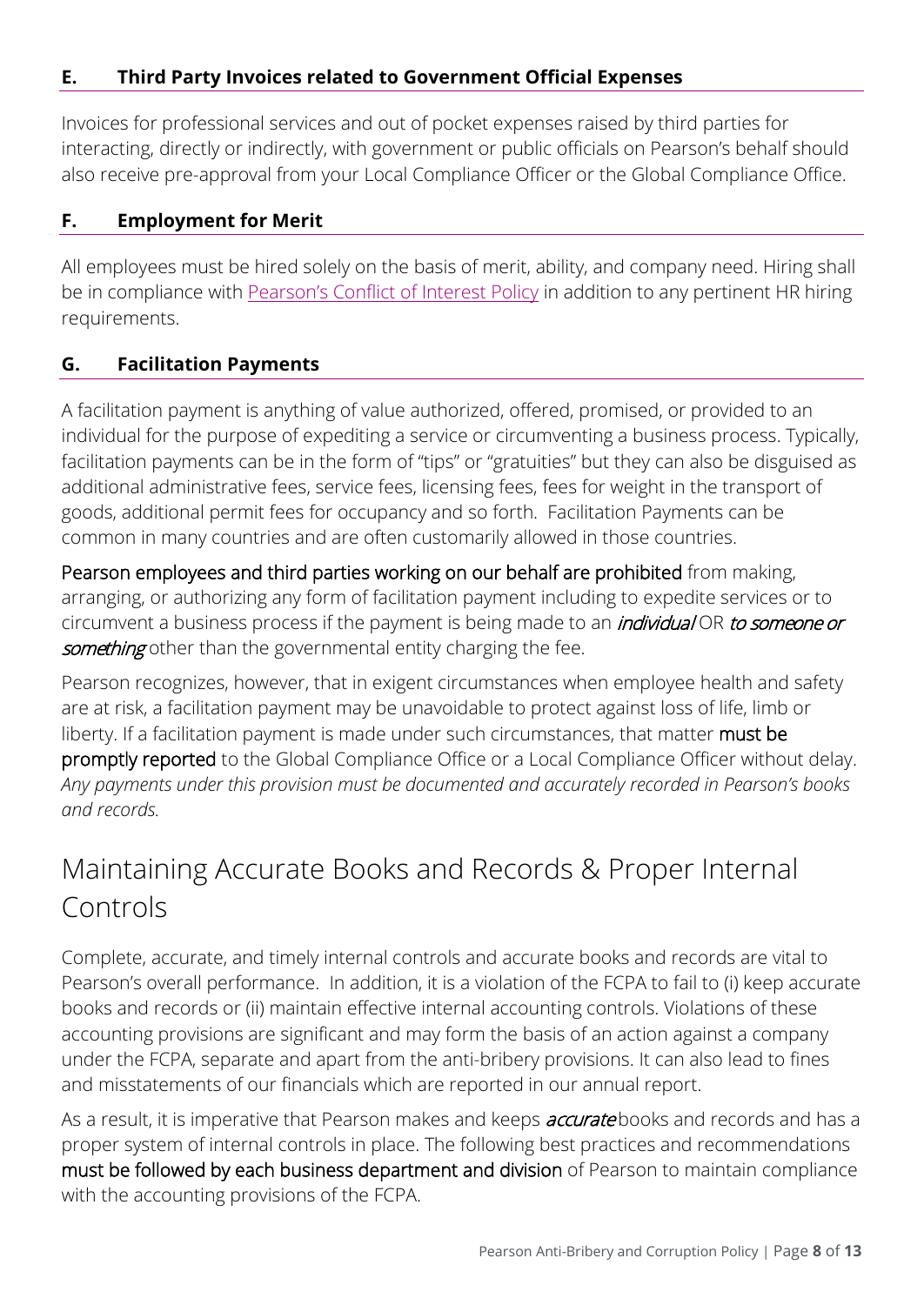- All transactions must be transparent, fully documented, and coded to accounts that accurately reflect their nature.
- Pearson maintains a system of internal accounting controls to ensure its books and records have reasonable detail and accuracy. This includes the approval, representation, and documentation of all transactions in a fair and accurate manner. More information for our internal controls are listed here: [https://neo.pearson.com/docs/DOC-704427.](https://nam02.safelinks.protection.outlook.com/?url=https%3A%2F%2Fneo.pearson.com%2Fdocs%2FDOC-704427&data=04%7C01%7CDanette.Joslyn-Gaul%40pearson.com%7Ca32da43c43e342ddf22c08d999ea402c%7C8cc434d797d047d3b5c514fe0e33e34b%7C0%7C0%7C637710053632973271%7CUnknown%7CTWFpbGZsb3d8eyJWIjoiMC4wLjAwMDAiLCJQIjoiV2luMzIiLCJBTiI6Ik1haWwiLCJXVCI6Mn0%3D%7C1000&sdata=z71yw4gS4aYqr140XSBmhcc1CRUsq3sFMnkxNCT%2B9Kc%3D&reserved=0) In addition, a listing of our ABC controls are listed here [https://neo.pearson.com/docs/DOC-787064](https://nam02.safelinks.protection.outlook.com/?url=https%3A%2F%2Fneo.pearson.com%2Fdocs%2FDOC-787064&data=04%7C01%7CDanette.Joslyn-Gaul%40pearson.com%7Ca32da43c43e342ddf22c08d999ea402c%7C8cc434d797d047d3b5c514fe0e33e34b%7C0%7C0%7C637710053632983230%7CUnknown%7CTWFpbGZsb3d8eyJWIjoiMC4wLjAwMDAiLCJQIjoiV2luMzIiLCJBTiI6Ik1haWwiLCJXVCI6Mn0%3D%7C1000&sdata=R5GtovtHSEJt7YoZlPYCQCVSwP0YY3GipeIkpizRSes%3D&reserved=0)
- All transactions, assets and liabilities should be recorded on time and in chronological order.
- All books and records must be protected to prevent intentional or unintentional destruction, improper or unauthorized alterations, or disclosures.
- Never make false claims on an expense report or time sheet.
- Be as clear, concise, truthful and accurate as possible when recording any information. Avoid exaggeration, inappropriate language, guesswork, legal conclusions, and derogatory characterizations of people and their motives.
- Ensure that financial entries are clear and complete and do not hide or disguise the true nature or timing of any transaction.
- If you are a control owner, both for Sarbanes-Oxley controls and non-Sarbanes-Oxley controls, make sure you understand the purpose of the control and are providing the proper information to the Controls team to review and test the control properly.
- When engaging with external auditors, provide access to all information of which you are aware that is relevant to the preparation of financial statements such as records, documentation and other matters. If there are any questions, the Controls Center of Excellence should be contacted at [businesscoe@pearson.com.](mailto:businesscoe@pearson.com)
- Where documents are created in response to an auditor's request, such as reconciliation spreadsheets, external auditors should be expressly informed that we have done so when provided.
- When reviewing or approving a transaction, give appropriate time and detail to ensure adherence to our policies and procedures.
- Only sign documents, including contracts, that you are authorized to sign and that you believe are accurate and truthful.
- Maintain all corporate records for legally required minimum periods and in accordance with the Company's document retention procedures and legal requirements.
- Documents should only be destroyed in accordance with our document retention policies and procedures, and never in response to or in anticipation of an investigation or audit. If you receive notice from Legal "ordering a hold" on document destruction, or if you are unsure as to whether documents are subject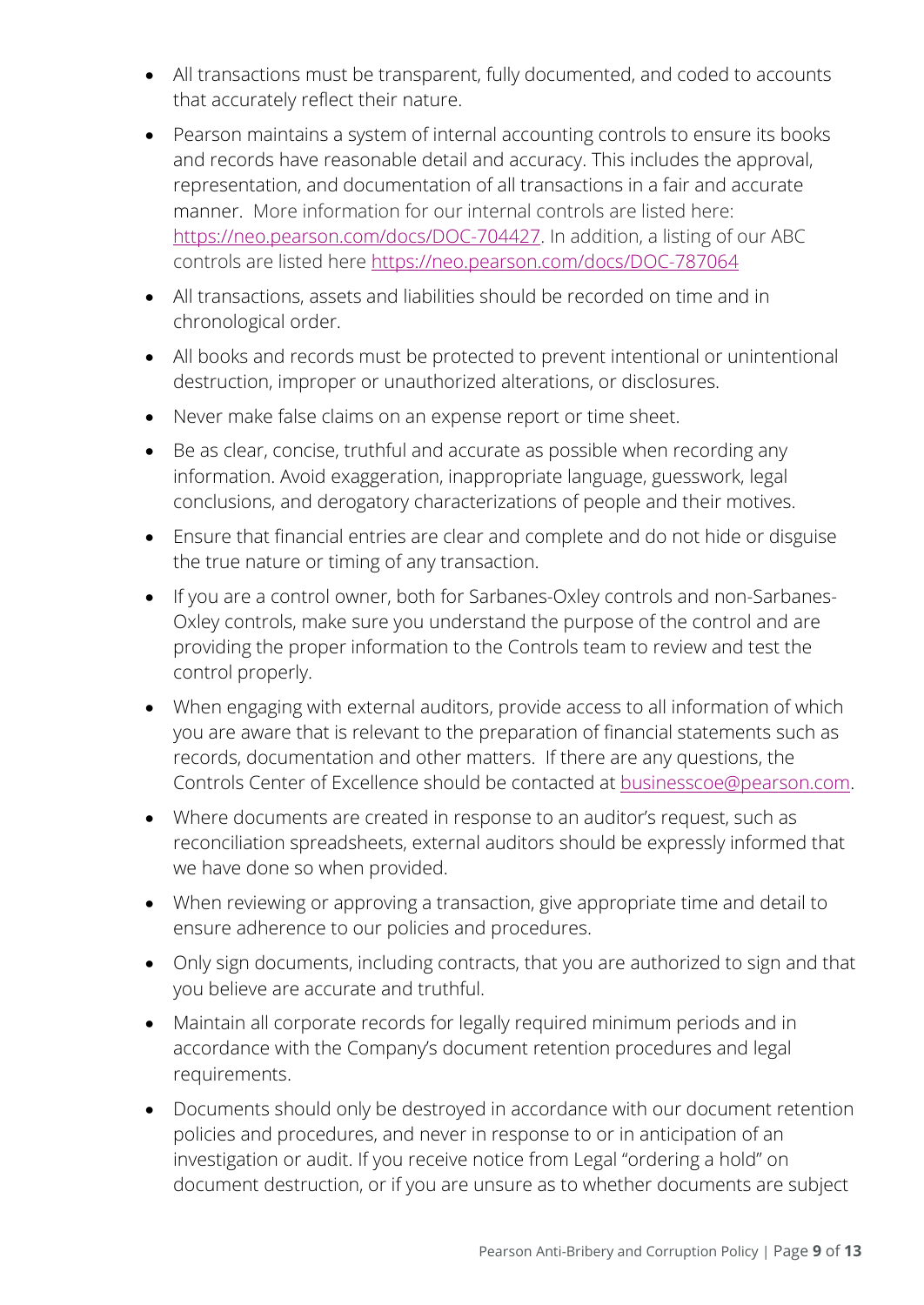to a legal hold, you should check with Legal or Compliance prior to destruction, to ensure that the records aren't needed for an ongoing or pending investigation or audit.

• Report any suspicions of fraud to the Pearson Ethics hotline immediately at www.pearsonethics.com and the Global Compliance Office at compliance@pearson.com or fraud@pearson.com.

For further information related to proper way of accounting, maintaining accurate books and records and proper internal controls, please refer to the [Pearson Global Policies Neo page](https://nam02.safelinks.protection.outlook.com/?url=https%3A%2F%2Fneo.pearson.com%2Fgroups%2Fpearson-global-policies&data=04%7C01%7CCynthia.Merlino%40pearson.com%7C2c2cc309105d4f5deaf808d998b54560%7C8cc434d797d047d3b5c514fe0e33e34b%7C0%7C0%7C637708726587553455%7CUnknown%7CTWFpbGZsb3d8eyJWIjoiMC4wLjAwMDAiLCJQIjoiV2luMzIiLCJBTiI6Ik1haWwiLCJXVCI6Mn0%3D%7C1000&sdata=JvWYYl2SPwbrsUPCeZA3YqGibvzmejG70oLepsbjqYw%3D&reserved=0) or the [One Pearson Financial Policies Neo page.](https://nam02.safelinks.protection.outlook.com/?url=https%3A%2F%2Fneo.pearson.com%2Fgroups%2Fone-pearson-financial-policies%2F&data=04%7C01%7CCynthia.Merlino%40pearson.com%7C2c2cc309105d4f5deaf808d998b54560%7C8cc434d797d047d3b5c514fe0e33e34b%7C0%7C0%7C637708726587553455%7CUnknown%7CTWFpbGZsb3d8eyJWIjoiMC4wLjAwMDAiLCJQIjoiV2luMzIiLCJBTiI6Ik1haWwiLCJXVCI6Mn0%3D%7C1000&sdata=quWEDsWunBWI%2BDr0ev1x6%2BOio%2Bc3KCGmfO73SB%2BM47Y%3D&reserved=0) For queries or concerns on internal controls, please reference the [Controls Center of Excellence Neo page.](https://neo.pearson.com/groups/controls-coe)

# <span id="page-9-0"></span>Risk Assessments

Bribery and corruption risks vary by region and may be dependent on factors including sales and distribution models, geographic markets, business customs, and local laws and regulations. To ensure that adequate procedures are implemented to address such risks, Pearson business units should periodically assess its ABC risks in conjunction with the Global Compliance Office.

# <span id="page-9-1"></span>Audit

All local systems, processes, policies, and controls implemented to ensure compliance with and enforcement of this ABC Policy are subject to periodic audits. Such audits may include general assessment and evaluation, including their adequacy of local systems, processes, policies, guidelines, and practices. All employees must be honest and transparent with Pearson Internal Audit as well as the external auditors *at all times*.

# <span id="page-9-2"></span>Compliance with the Policy

Compliance with this Policy is the responsibility of everyone at Pearson; however, there are certain roles and responsibilities which are even more well-defined.

#### **Global Compliance Office**

The Global Compliance Office is responsible for developing and implementing the program that supports compliance with this ABC Policy.

#### **Pearson Executive Member**

Pearson Executive Members (PEM), or their designees, of each Geography, Line of Business, and Enabling Function are responsible for implementing and ensuring adherence to this Policy within their respective organisations.

#### **Local Compliance Officers**

Local Compliance Officers are members of the Compliance or Legal Department, assigned to each Pearson vertical line of business and, in some cases, a smaller Pearson business unit, whose roles and responsibilities with respect to this ABC Policy include: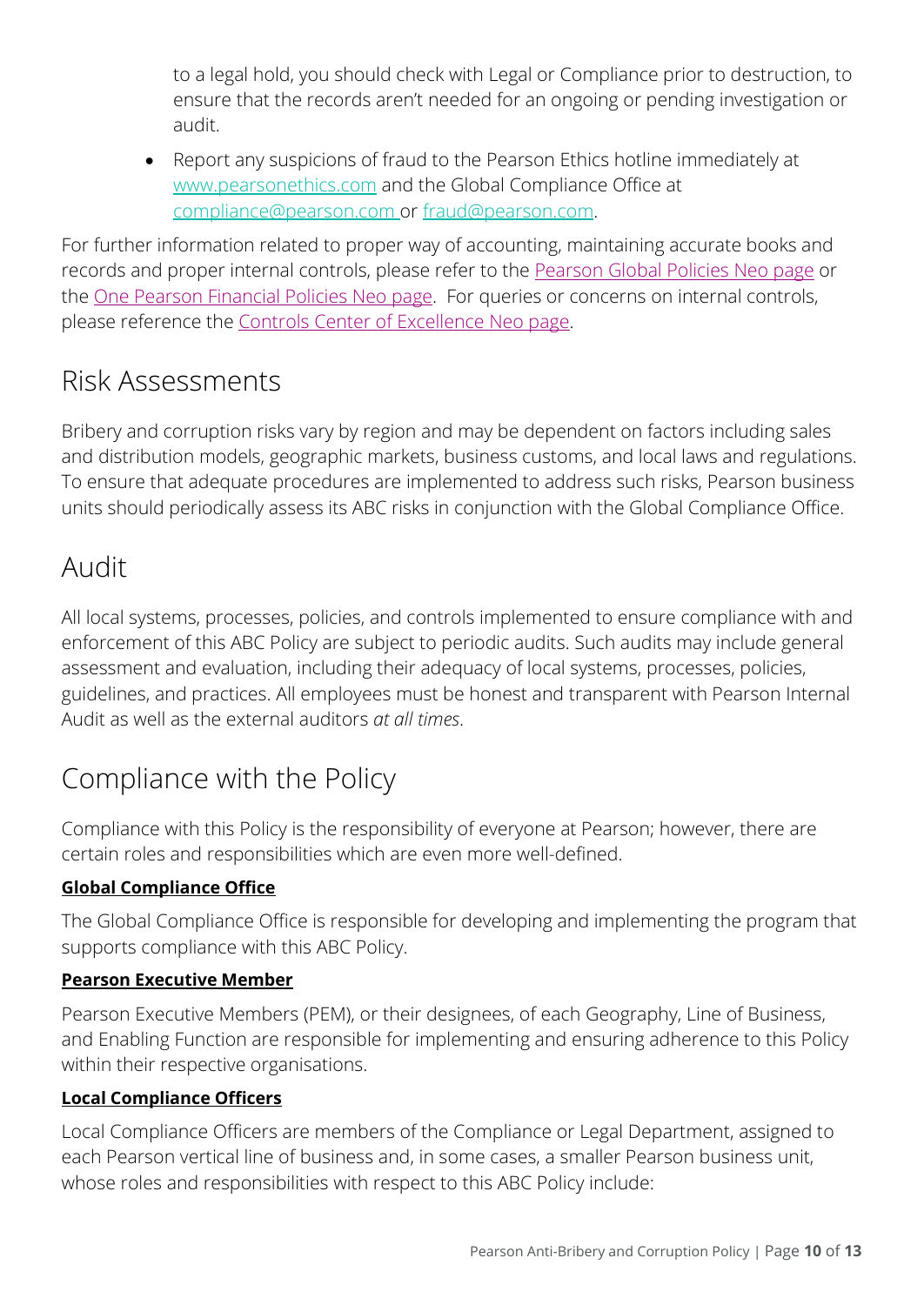- o Communication and training of this ABC Policy and its requirements;
- o Responding to inquiries, issues, and providing guidance and counsel;
- o Reviewing, approving, and logging requests for Gifts, Hospitality, Charitable Donations, Sponsorship, and Third-Party Travel Expenses;
- o Providing counsel and guidance on Third Party Due Diligence and ABC Risk Assessment policies and procedures; and
- o Participating in investigations related to reports and allegations of violations as necessary.

### <span id="page-10-0"></span>**Training**

All employees, officers, board members, directors, executive and senior leaders, and third parties working with the Company must be aware of and compliant with the principles set forth in this ABC Policy.

Pearson shall ensure that all employees receive periodic training and communications on this ABC Policy based on specific roles and responsibilities. Specifically:

- Employees engaged in the following activities on behalf of Pearson shall receive anti-bribery and corruption compliance training no less than annually:
	- o Employees working with third parties, government officials, or business development activities,
	- o Employees engaged in the provision of gifts, hospitalities, sponsorships, charitable donations,
	- o Employees working in marketing products and services to external customers and partners, and
	- o Employees dealing with financial transactions or procurement decisions.
- All employees other than the above category shall have ABC training every two years.
- ABC training shall be provided in-person where practical, or otherwise virtually and will be considered a mandatory obligation to complete.
- All Pearson employees shall acknowledge their understanding of this ABC Policy as part of our annual Code of Conduct certification.
- Training in local markets will be provided by the Local Compliance Officer independently or in coordination with the Global Compliance Office. Training for contractors and contingent workers will be required based on the bribery and corruption risks presented by the nature of responsibility scope and geographic market.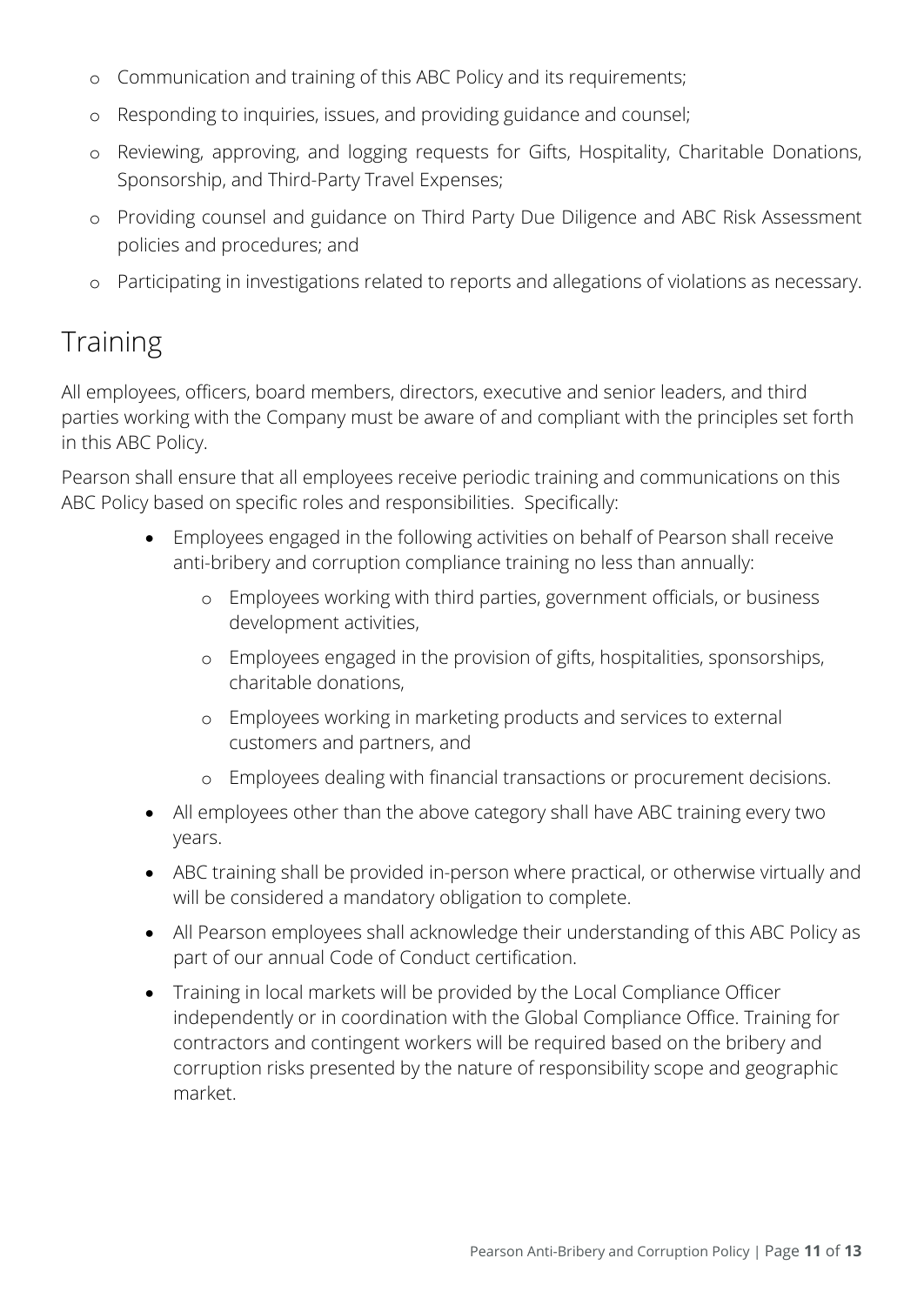# <span id="page-11-0"></span>Consequences of violations

Companies that violate ABC laws can face serious criminal and civil penalties as well as face reputational damage for their association with corrupt activities. Companies can also incur significant costs associated with investigations of allegations of corrupt activities, be debarred from government contracting, as well as be subject to civil suits by shareholders, customers, and competitors.

Pearson employees who violate this ABC Policy will be subject to disciplinary action up to and including termination of employment. In addition, Pearson employees may be held personally liable for engaging in bribery or for violating the ABC laws. Pearson may refer suspected violations to the appropriate law enforcement or regulatory authorities, which could lead to penalties, fines, and/or imprisonment for Pearson employees found liable for violating the law.

If Pearson determines that a Business Partner has not complied with the provisions of this ABC Policy, the Company will take appropriate action, which may include termination of the Business Partner's contract, initiating proper legal action, and/or notifying the proper authorities regarding the violation.

### <span id="page-11-1"></span>How do I raise concerns and seek out help or guidance?

We encourage our employees to raise concerns related to conflicts with the law, regulations, the Code of Conduct, or Company policies, including this Policy. Employees must do so as soon as a possible after an issue arises. Methods of issuing a report are noted below:

- Human Resources representative or Employee Relations Director.
- Legal representative or **Local Compliance Officer**.
- Global Compliance Office at [compliance@pearson.com.](mailto:compliance@pearson.com)
- Contact the ethics hotline by asking a question or submitting a report through [www.PearsonEthics.com](http://www.pearsonethics.com/) or by calling the applicable hotline number for your country as indicated on [www.PearsonEthics.com.](http://www.pearsonethics.com/)

Note: Refer to the [Raising Concerns and Anti-Retaliation Policy](https://neo.pearson.com/docs/DOC-43141) for more details.

# <span id="page-11-2"></span>Ownership and Review of the Policy

<span id="page-11-3"></span>The Global Compliance Office is the owner of this ABC Policy and will review and revise this Policy on a regular basis. The Company reserves its right to amend or modify this Policy in whole or in part, at any time without assigning any reason whatsoever. However, no such amendment or modification will be binding on the employees unless the updated policy is posted online.